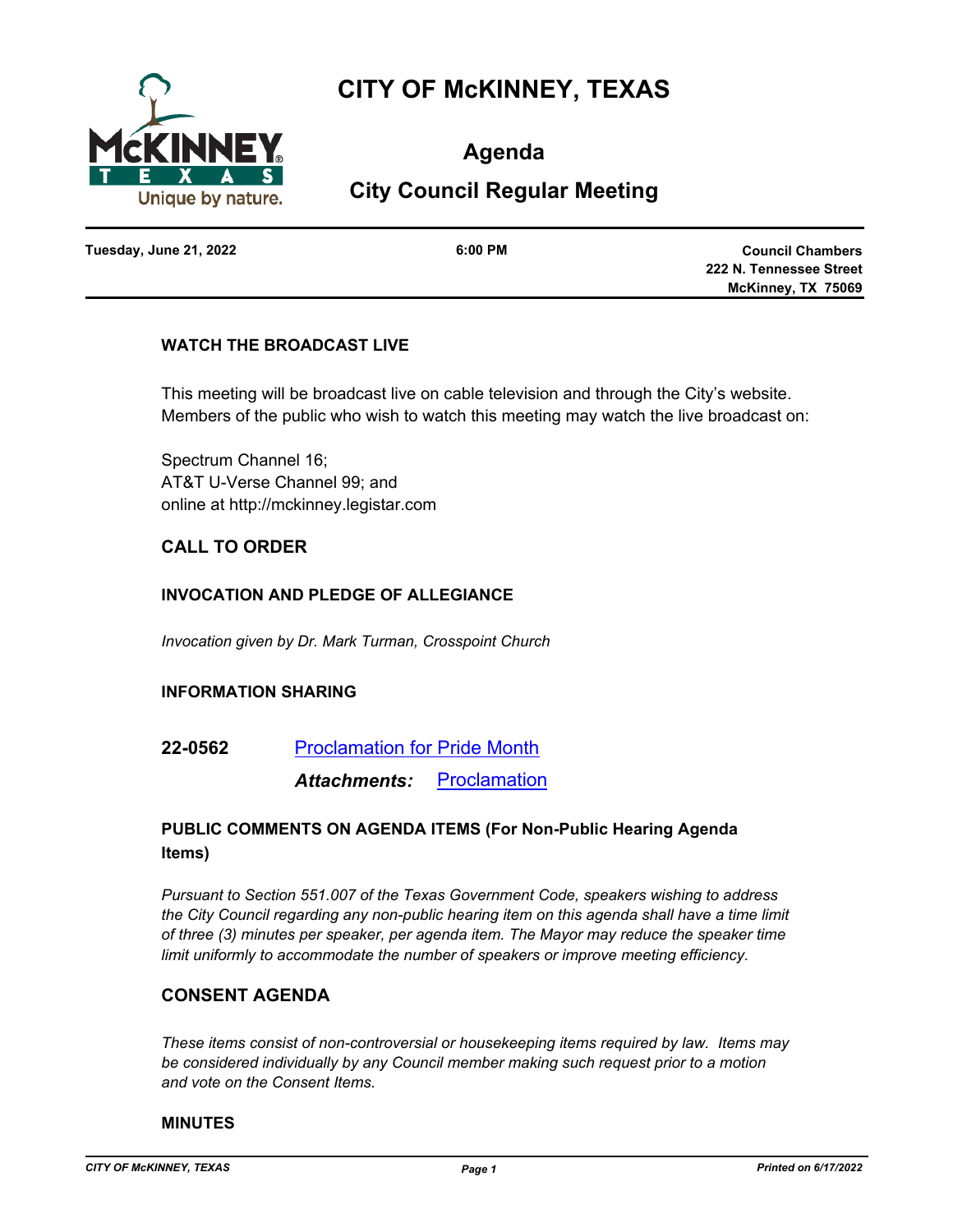| 22-0563           | Minutes of the City Council Work Session of June 7, 2022                                                                                                                                                                                                                                                                                                                                                                                           |  |
|-------------------|----------------------------------------------------------------------------------------------------------------------------------------------------------------------------------------------------------------------------------------------------------------------------------------------------------------------------------------------------------------------------------------------------------------------------------------------------|--|
|                   | <b>Minutes</b><br><b>Attachments:</b>                                                                                                                                                                                                                                                                                                                                                                                                              |  |
| 22-0564           | Minutes of the City Council Regular Meeting of June 7, 2022                                                                                                                                                                                                                                                                                                                                                                                        |  |
|                   | <b>Minutes</b><br><b>Attachments:</b>                                                                                                                                                                                                                                                                                                                                                                                                              |  |
| 22-0411           | Minutes of the McKinney Armed Services Memorial Board of<br>Meeting of April 13, 2022                                                                                                                                                                                                                                                                                                                                                              |  |
|                   | <b>Attachments:</b><br><b>Minutes</b>                                                                                                                                                                                                                                                                                                                                                                                                              |  |
| 22-0356           | Minutes of the McKinney Economic Development<br><b>Corporation Meeting of February 15, 2022</b>                                                                                                                                                                                                                                                                                                                                                    |  |
|                   | <b>Minutes</b><br><b>Attachments:</b>                                                                                                                                                                                                                                                                                                                                                                                                              |  |
| 22-0446           | Minutes of the Library Advisory Board Meeting of April 21,<br>2022                                                                                                                                                                                                                                                                                                                                                                                 |  |
|                   | <b>Minutes</b><br><b>Attachments:</b>                                                                                                                                                                                                                                                                                                                                                                                                              |  |
| 22-0523           | <b>Minutes of the Planning and Zoning Commission Regular</b><br>Meeting of May 24, 2022                                                                                                                                                                                                                                                                                                                                                            |  |
|                   | <b>Minutes</b><br><b>Attachments:</b>                                                                                                                                                                                                                                                                                                                                                                                                              |  |
| <b>ORDINANCES</b> |                                                                                                                                                                                                                                                                                                                                                                                                                                                    |  |
| 22-0565           | <b>Consider/Discuss/Act on an Ordinance Amending Sections</b><br>122-26(a) and 122-26(b) of the Code of Ordinances to<br>Amend the 2018 Editions of the International Building Code<br>and International Residential Code to Define the Term,<br>"Premises," including an Exception for Off-Site Mechanical,<br><b>Electrical, and Plumbing Systems within a Specific</b><br><b>Designated Geographic Area</b><br><b>Attachments:</b><br>Ordinance |  |
| 22-0566           | Consider/Discuss/Act on an Ordinance Amending the Fiscal<br>Year 2021-2022 Annual Budget to Provide Funds for the                                                                                                                                                                                                                                                                                                                                  |  |

[Purpose of Environmental Remediation at 341 E Virginia and](http://mckinney.legistar.com/gateway.aspx?m=l&id=23840)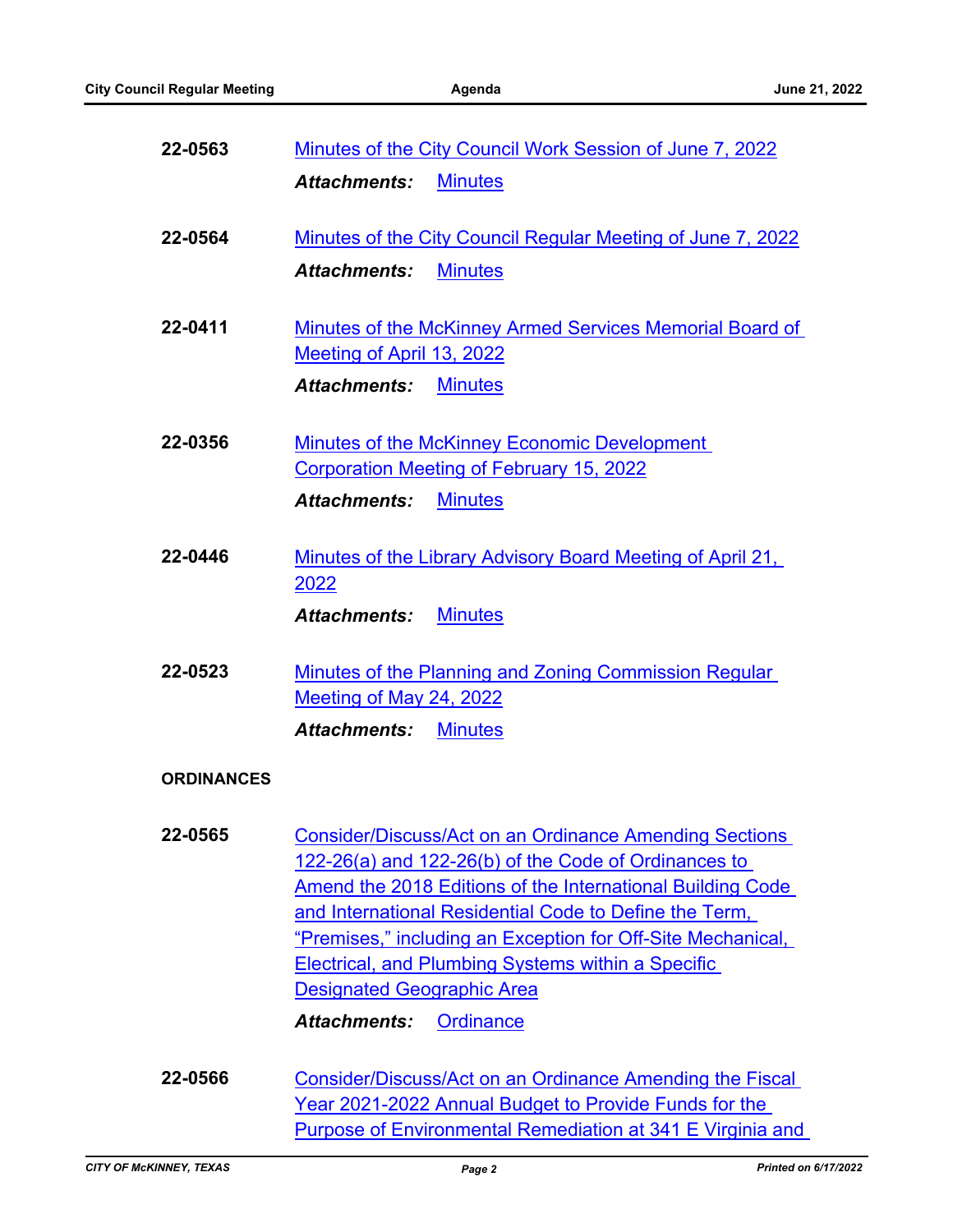#### [200 N McDonald Street](http://mckinney.legistar.com/gateway.aspx?m=l&id=23840)

*Attachments:* [Ordinance](http://McKinney.legistar.com/gateway.aspx?M=F&ID=dde3fd6a-7a42-4039-ad3f-557061baa784.docx)

#### **RESOLUTIONS**

**22-0567** Consider/Discuss/Act on a Resolution Approving the [Application Process and Guidelines for a Nonprofit to Create](http://mckinney.legistar.com/gateway.aspx?m=l&id=23949)  a Community Land Trust in the City of McKinney *Attachments:*

**[Resolution](http://McKinney.legistar.com/gateway.aspx?M=F&ID=d85235a5-8e83-4630-a343-ed010d96f36b.docx)** [CLT Application - DRAFT](http://McKinney.legistar.com/gateway.aspx?M=F&ID=9e4dbc70-c29b-43a6-9a2b-5927fe97dd3e.docx)

**22-0568** [Consider/Discuss/Act on a Resolution Authorizing a Contract](http://mckinney.legistar.com/gateway.aspx?m=l&id=23970)  Award to Ceres Environmental Services, Inc. of Houston, Texas to Provide Disaster Debris Hauling Services for the McKinney Fire Department [Resolution](http://McKinney.legistar.com/gateway.aspx?M=F&ID=8e9c29c5-5bec-4130-83b0-6a35d0325209.docx) *Attachments:*

[22-34RFP Scoring Summary](http://McKinney.legistar.com/gateway.aspx?M=F&ID=b8fd8032-f816-4828-8da7-6bbd33d66ef6.pdf)

**22-0569** Consider/Discuss/Act on a Resolution Authorizing the Application and Acceptance, if Awarded, of a Collin County [Parks and Open Space Project Funding Assistance Program](http://mckinney.legistar.com/gateway.aspx?m=l&id=23978)  for the Greens of McKinney Trail Connection and Other **Improvements** 

> **[Resolution](http://McKinney.legistar.com/gateway.aspx?M=F&ID=1f9f77d3-700b-4f31-80f9-219d136cf6e4.doc)** [Trail Alignment Map](http://McKinney.legistar.com/gateway.aspx?M=F&ID=c142b6d5-c997-455a-abe4-4c33cf45312e.pdf) *Attachments:*

**22-0570** Consider/Discuss/Act on a Resolution Authorizing the Formation of the McKinney Public Facility Corporation; Approving the Form and Substance of Articles of [Incorporation and Bylaws for the Corporation; Authorizing the](http://mckinney.legistar.com/gateway.aspx?m=l&id=23778)  Execution of Documents and Instruments necessary to Carry out the Purpose of this Resolution; and Containing other Provisions Relating Thereto **[Resolution](http://McKinney.legistar.com/gateway.aspx?M=F&ID=303a2fec-aa0d-4773-84de-e71ab8305fb2.docx)** [Articles of Incorporation](http://McKinney.legistar.com/gateway.aspx?M=F&ID=64bf38ac-4f09-4cd4-ae07-05082d66ebb6.pdf) *Attachments:*

**[Bylaws](http://McKinney.legistar.com/gateway.aspx?M=F&ID=8af60696-5c06-4273-ae57-80e8fdf5c644.pdf)**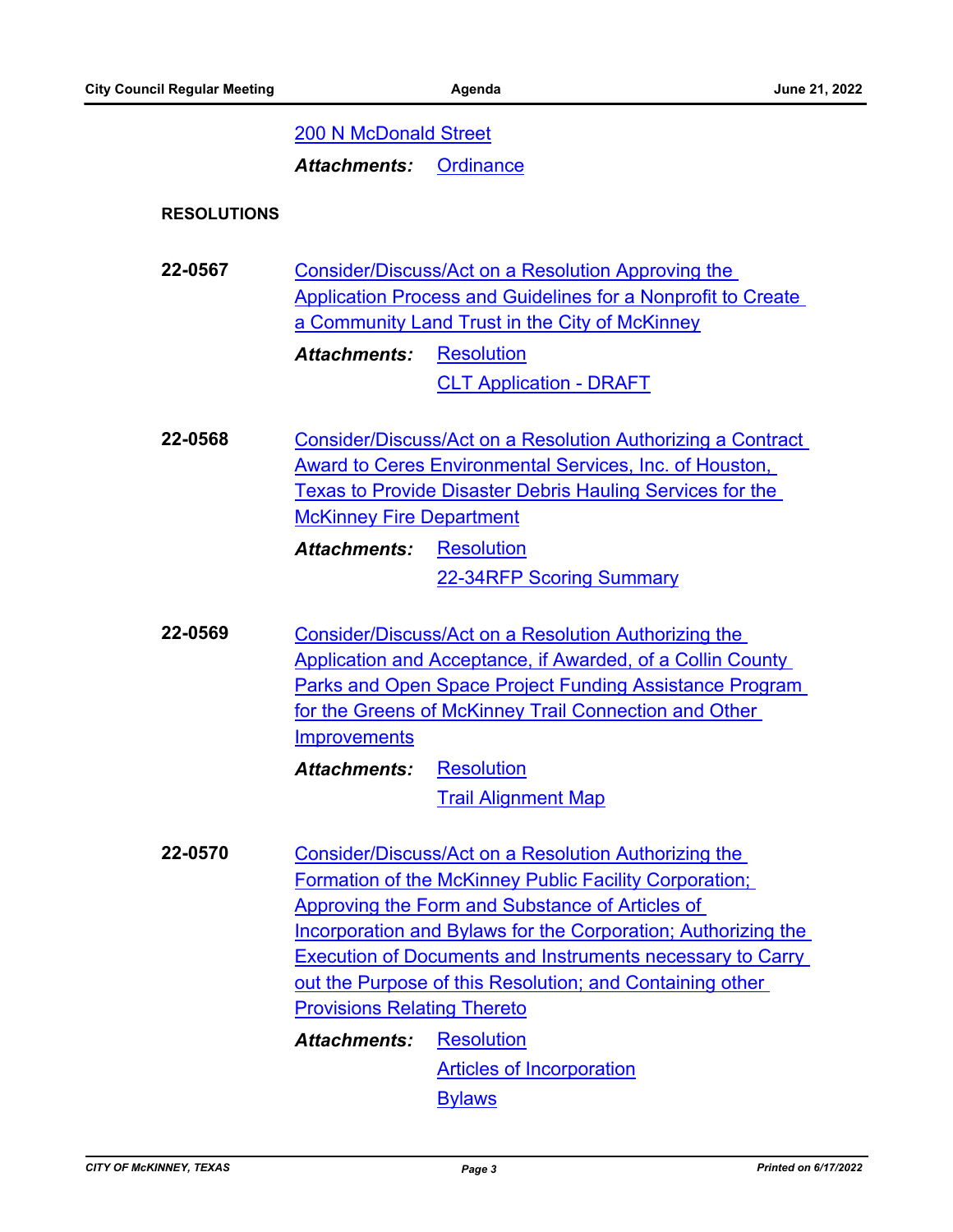| Consider/Discuss/Act on a Resolution Authorizing the City<br>Manager to Execute a Supplemental Agreement with<br>Kimley-Horn and Associates, Inc. for Professional<br><b>Engineering Design Services for the SH 5 Utility Relocations</b><br>(Power House Street to Spur 399) Project |
|---------------------------------------------------------------------------------------------------------------------------------------------------------------------------------------------------------------------------------------------------------------------------------------|
| Resolution<br>Attachments:                                                                                                                                                                                                                                                            |
| Consider/Discuss/Act on a Resolution Awarding a Contract to<br>Coast to Coast Contracting of Bonham, Texas for Mowing<br>and Cleanup Services for Water and Wastewater Locations                                                                                                      |
| <b>Resolution</b><br><b>Attachments:</b><br><b>Scoring Summary</b><br><b>Bid Tabulation</b>                                                                                                                                                                                           |
|                                                                                                                                                                                                                                                                                       |

#### **END OF CONSENT**

# **PLAT CONSIDERATION UNDER TEXAS LOCAL GOVERNMENT CODE CHAPTER 212**

*The items under this subcategory require separate consideration pursuant to the Texas Local Government Code. The staff recommendation in each item describe the necessary form of action required on each plat. A "Motion to Approve these items in accordance with staff's recommendation" will result in approval, approval with conditions or disapproval as such are contained in § 212.009 of the Texas Local Government Code.*

**22-0083PF** Consider/Discuss/Act on a Preliminary-Final Plat for [Gonzalez-Carreon Addition, Located in the City of McKinney](http://mckinney.legistar.com/gateway.aspx?m=l&id=23968)  ETJ, at the Northeast Corner of Surrey Estates Road and FM 1827 [Standard Conditions Checklist](http://McKinney.legistar.com/gateway.aspx?M=F&ID=1d9bb6ae-bd89-4e7a-8098-eda0a3e3d600.pdf) [Location Map and Aerial Exhibit](http://McKinney.legistar.com/gateway.aspx?M=F&ID=c78df87b-0082-4287-84b2-01e8328d46c6.pdf) *Attachments:*

[Letter of Intent](http://McKinney.legistar.com/gateway.aspx?M=F&ID=0df8657d-ce3f-4d7c-8fac-976b4ce71b5f.pdf) [Proposed Preliminary-Final Plat](http://McKinney.legistar.com/gateway.aspx?M=F&ID=558237cf-ccaf-4923-87fd-072fa3100a0f.pdf) [Conditions of Approval Summary](http://McKinney.legistar.com/gateway.aspx?M=F&ID=e0babaef-b75e-4d45-bf53-3277ce565200.pdf)

**22-0086PF** Consider/Discuss/Act on a Preliminary-Final Plat for Trinity [Falls Planning Unit 8 West Addition, Located at the Northeast](http://mckinney.legistar.com/gateway.aspx?m=l&id=23954)  Corner of North Hardin Boulevard and Olympic Crossing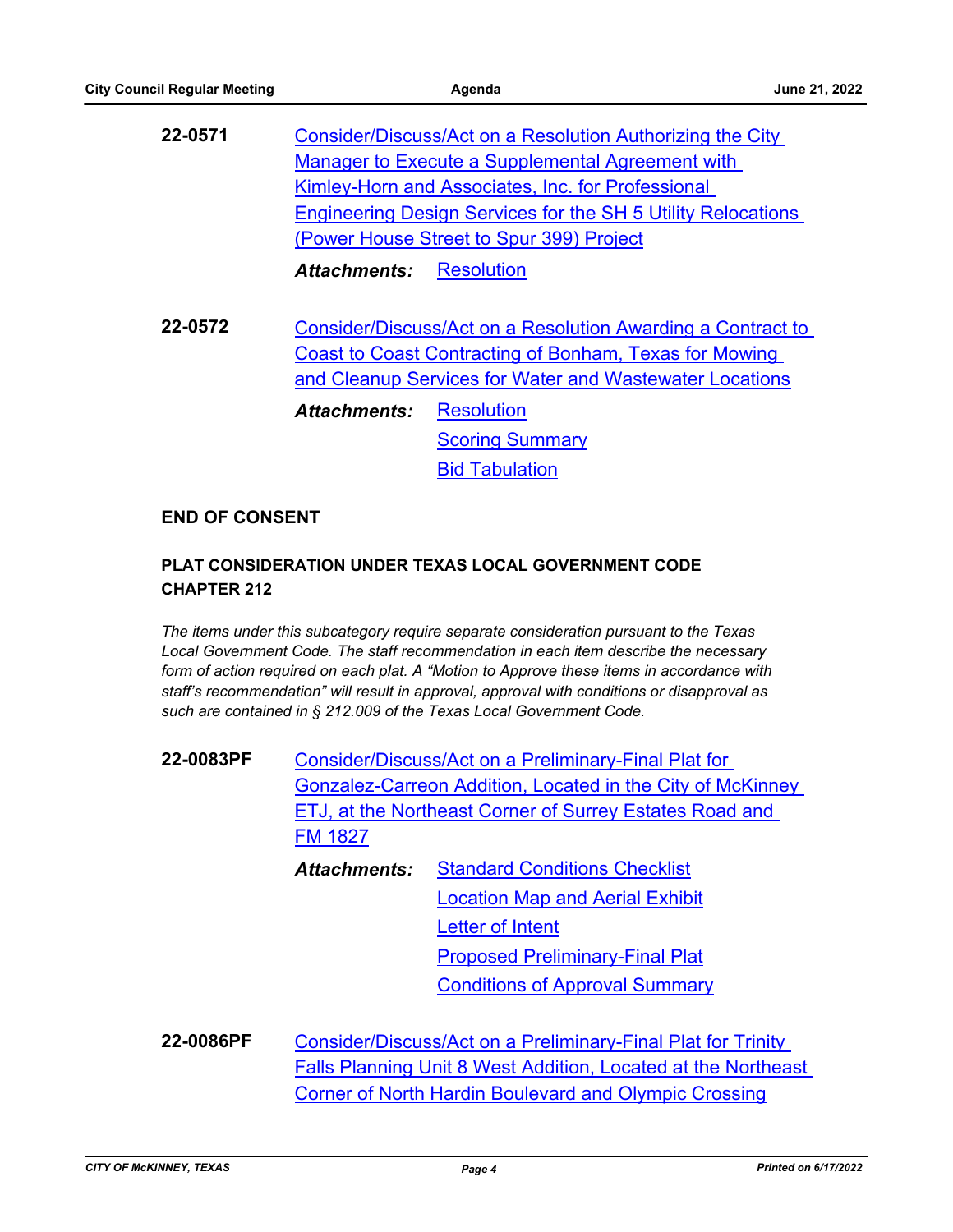| Attachments: | <b>Standard Conditions Checklist</b>   |
|--------------|----------------------------------------|
|              | <b>Location Map and Aerial Exhibit</b> |
|              | Letter of Intent                       |
|              | <b>Proposed Preliminary-Final Plat</b> |
|              | <b>Conditions of Approval Summary</b>  |

#### **REGULAR AGENDA AND PUBLIC HEARINGS**

*This portion of the agenda consists of items requiring individual consideration by the Council.*

- **22-0573** [Consider/Discuss/Act on a Request by the City of McKinney](http://mckinney.legistar.com/gateway.aspx?m=l&id=23942)  to Amend the Code of Ordinances Chapter 122, Article IV (Fences), Chapter 90, Article 6 (Parklets), and Chapter 14 (Alcoholic Beverages) Related to Certain Program Requirements for Sidewalk Use and Fence Permits and **Parklets** 
	- [Section 122.181 Sidewalk Use and Fence](http://McKinney.legistar.com/gateway.aspx?M=F&ID=16bfdcb2-e0e2-43ce-a27a-ba5fdfad040f.pdf)  Permit (Redlines) [Section 14.20 \(Redlines\)](http://McKinney.legistar.com/gateway.aspx?M=F&ID=8e3cc545-4e3e-43f1-b582-4bf981c18bb1.pdf) [Proposed Ch 90, Article 6 - Parklets \(Redlines\)](http://McKinney.legistar.com/gateway.aspx?M=F&ID=84b760fe-0c3f-46c4-8f76-aee916e2f694.pdf) [Proposed Ordinance](http://McKinney.legistar.com/gateway.aspx?M=F&ID=dc95f970-8dff-4692-9837-eb28837388bf.docx) [Proposed Exhibit A](http://McKinney.legistar.com/gateway.aspx?M=F&ID=e14651ed-6c2d-4fd6-b966-22a93aab8c89.pdf) **[Presentation](http://McKinney.legistar.com/gateway.aspx?M=F&ID=d1aa4500-40b8-473c-85e1-6f317d4dd451.pdf)** *Attachments:*
- **22-0574** Consider/Discuss/Act on an Ordinance Increasing the [Homestead Exemption for Residents Over Age 65 and the](http://mckinney.legistar.com/gateway.aspx?m=l&id=23976)  **Disabled [Ordinance](http://McKinney.legistar.com/gateway.aspx?M=F&ID=cf416ba7-1ee4-4f73-b826-88491c6aa003.docx)** *Attachments:*

**[Presentation](http://McKinney.legistar.com/gateway.aspx?M=F&ID=afedc873-8fa0-4139-9735-829cd03a0e0a.pdf)** 

**22-0575** Consider/Discuss/Act on a Resolution of the City Council of the City of McKinney, Texas, Adopting the "Transportation [Infrastructure Initiative and Economic Development Program"](http://mckinney.legistar.com/gateway.aspx?m=l&id=23902)  in Partnership with the McKinney Economic Development Corporation (MEDC) and the McKinney Community Development Corporation (MCDC) to Further Economic Development in the City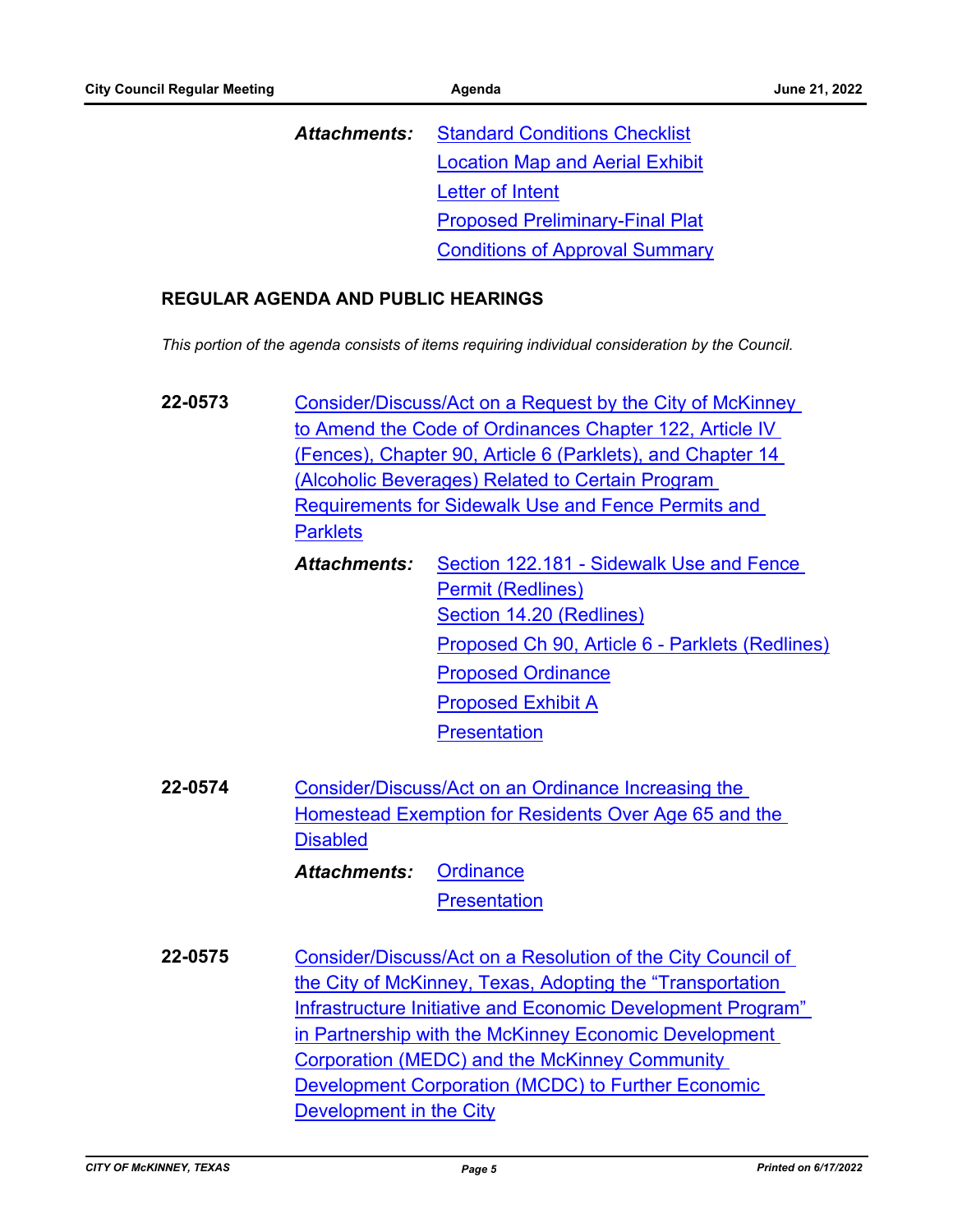[Kimley Horn Memo](http://McKinney.legistar.com/gateway.aspx?M=F&ID=ccca7547-9de7-44d5-84ea-a74f4acd98c7.pdf) [Resolution-Roadway Infrastructure](http://McKinney.legistar.com/gateway.aspx?M=F&ID=2fc3f444-0aae-44e8-af53-27927cca7979.pdf) *Attachments:*

**22-0576** Consider/Discuss/Act on an Ordinance Approving the Redistricting of the City's Single-Member Council Districts and Establishing New District Boundary Lines for McKinney [City Council Elections Based on the 2020 Census Data; and](http://mckinney.legistar.com/gateway.aspx?m=l&id=23775)  Providing for an Effective Date

> **[Ordinance](http://McKinney.legistar.com/gateway.aspx?M=F&ID=bb258bfb-ac63-48c8-b441-373ff11269e5.docx)** [Plan C](http://McKinney.legistar.com/gateway.aspx?M=F&ID=e16fa8bd-efb0-4c4c-a6ac-903002a4c9dc.pdf) [Plan D](http://McKinney.legistar.com/gateway.aspx?M=F&ID=d72868d4-e1a9-455f-8cc1-51e89893fc14.pdf) *Attachments:*

**22-0056Z2** Conduct a Public Hearing to Consider/Discuss/Act on a Request to Rezone the Subject Property from "ML" - Light Manufacturing District to "LI" - Light Industrial District, [Located at 1901 Couch Drive, and Accompanying Ordinance](http://mckinney.legistar.com/gateway.aspx?m=l&id=23951)

- [Draft PZ Minutes](http://McKinney.legistar.com/gateway.aspx?M=F&ID=dc374ad0-8799-433e-8823-6616d145a927.docx) [Location Map and Aerial Exhibit](http://McKinney.legistar.com/gateway.aspx?M=F&ID=b5ea997d-e6c9-4ad7-8bf0-4e5ee723fdd2.pdf) [Letter of Intent](http://McKinney.legistar.com/gateway.aspx?M=F&ID=ec81c025-57fd-49da-86f5-9b63f72f814e.pdf) [Comprehensive Plan Maps](http://McKinney.legistar.com/gateway.aspx?M=F&ID=ecde82bd-46fc-4e7a-9e1f-4df60b08b337.pdf) [Business & Aviation District](http://McKinney.legistar.com/gateway.aspx?M=F&ID=676649ec-9c7e-4d4d-bb14-3ec363db2c2f.pdf) [Placetype Definitions](http://McKinney.legistar.com/gateway.aspx?M=F&ID=f4d40bec-e1b3-4002-95d5-99b3f7cb8945.pdf) [Fiscal Analysis](http://McKinney.legistar.com/gateway.aspx?M=F&ID=9f335fcd-8370-45a3-811a-ca02d3183896.pdf) [Land Use Comparison Table](http://McKinney.legistar.com/gateway.aspx?M=F&ID=9cf6ca2a-a299-4699-8784-0234ef5a7056.pdf) [Proposed Ordinance](http://McKinney.legistar.com/gateway.aspx?M=F&ID=89a4e520-061a-42e4-9de2-ac7830dd415a.doc) [Exhbits A-C](http://McKinney.legistar.com/gateway.aspx?M=F&ID=e991f8d2-28c7-4b8b-9e35-6ea0cee9a817.pdf) **[Presentation](http://McKinney.legistar.com/gateway.aspx?M=F&ID=65f5c5b2-433c-4c80-b84e-28f0bf3ba62f.pdf)** *Attachments:*
- **21-0188Z4** Conduct a Public Hearing to Consider/Discuss/Act on a [Request to Rezone the Subject Property from "PD" - Planned](http://mckinney.legistar.com/gateway.aspx?m=l&id=23810)  Development District to "PD" - Planned Development District, Generally to Modify the Development Standards and to Allow for a Telecommunications Tower, Located 3109 South Custer Road, and Accompanying Ordinance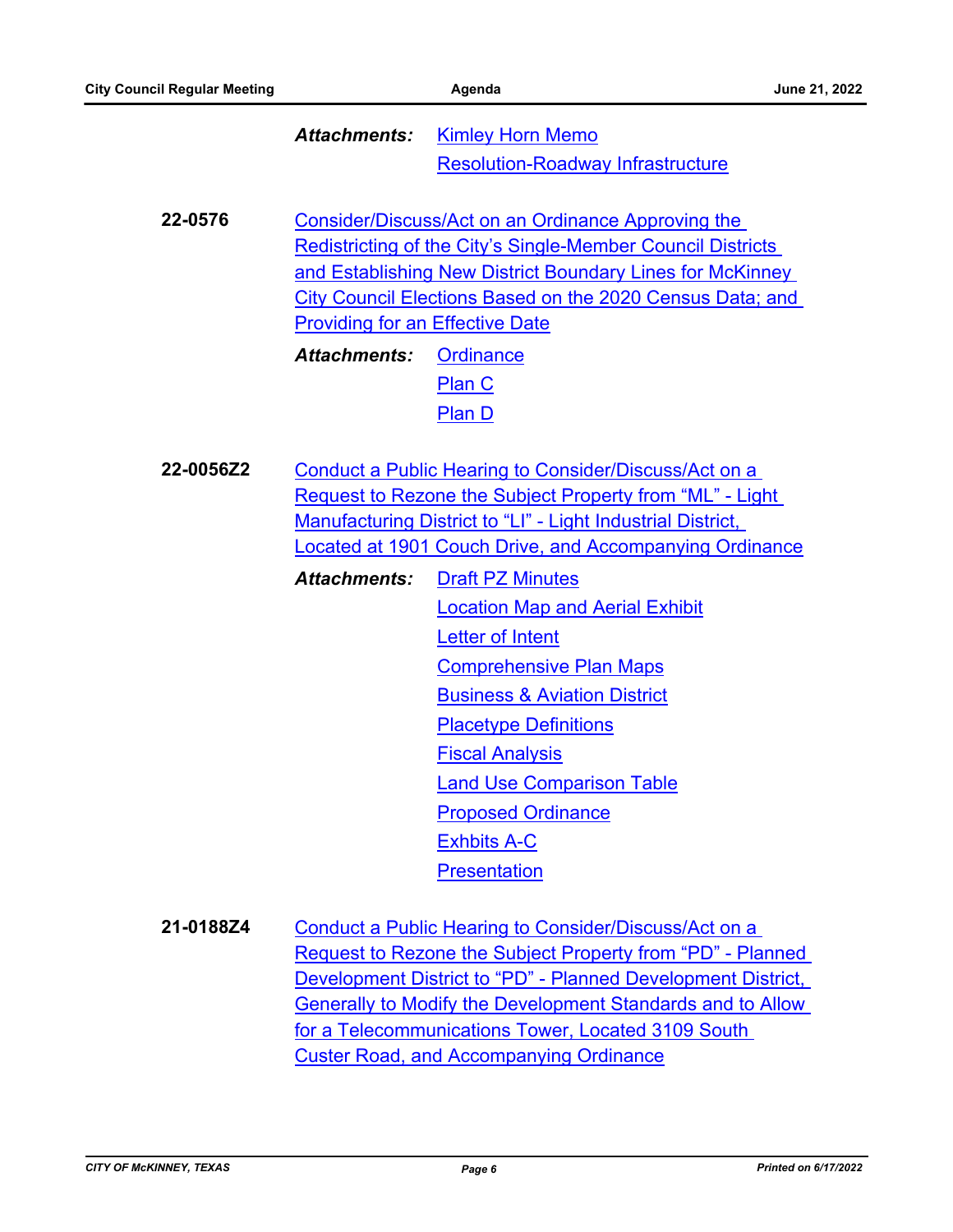| Attachments: CC Minutes 04.05.2022                |
|---------------------------------------------------|
| <b>PZ Minutes 03.08.2022</b>                      |
| <b>Location Map and Aerial Exhibit</b>            |
| Letter of Intent                                  |
| <b>Structural Engineering Letter</b>              |
| <b>Comprehensive Plan Maps</b>                    |
| <b>Established Community District</b>             |
| <b>Placetype Definitions</b>                      |
| <b>Fiscal Analysis</b>                            |
| <b>Land Use Comparison Table</b>                  |
| Ex. PD Ord. No. 2003-02-015                       |
| <b>Proposed Ordinance</b>                         |
| <b>Proposed Exhibits A-E</b>                      |
| <b>Informational Only - Propogation Maps</b>      |
| <b>Informational Only - Proposed Lease Area</b>   |
| <b>Informational Only - Site Canidate Summary</b> |
| <b>Informational Only - Simulation Photos</b>     |
| <b>Presentation</b>                               |
|                                                   |

**22-0015Z2** Conduct a Public Hearing to Consider/Discuss/Act on a [Request to Rezone the Subject Property from "PD" - Planned](http://mckinney.legistar.com/gateway.aspx?m=l&id=23946)  Development District and "REC" - Regional Employment Center Overlay District to "PD" - Planned Development District, to Allow Multi-Family Uses and to Modify the Development Standards, Located on the Northeast Corner of Lake Forest Drive and Future Collin McKinney Parkway, and Accompanying Ordinance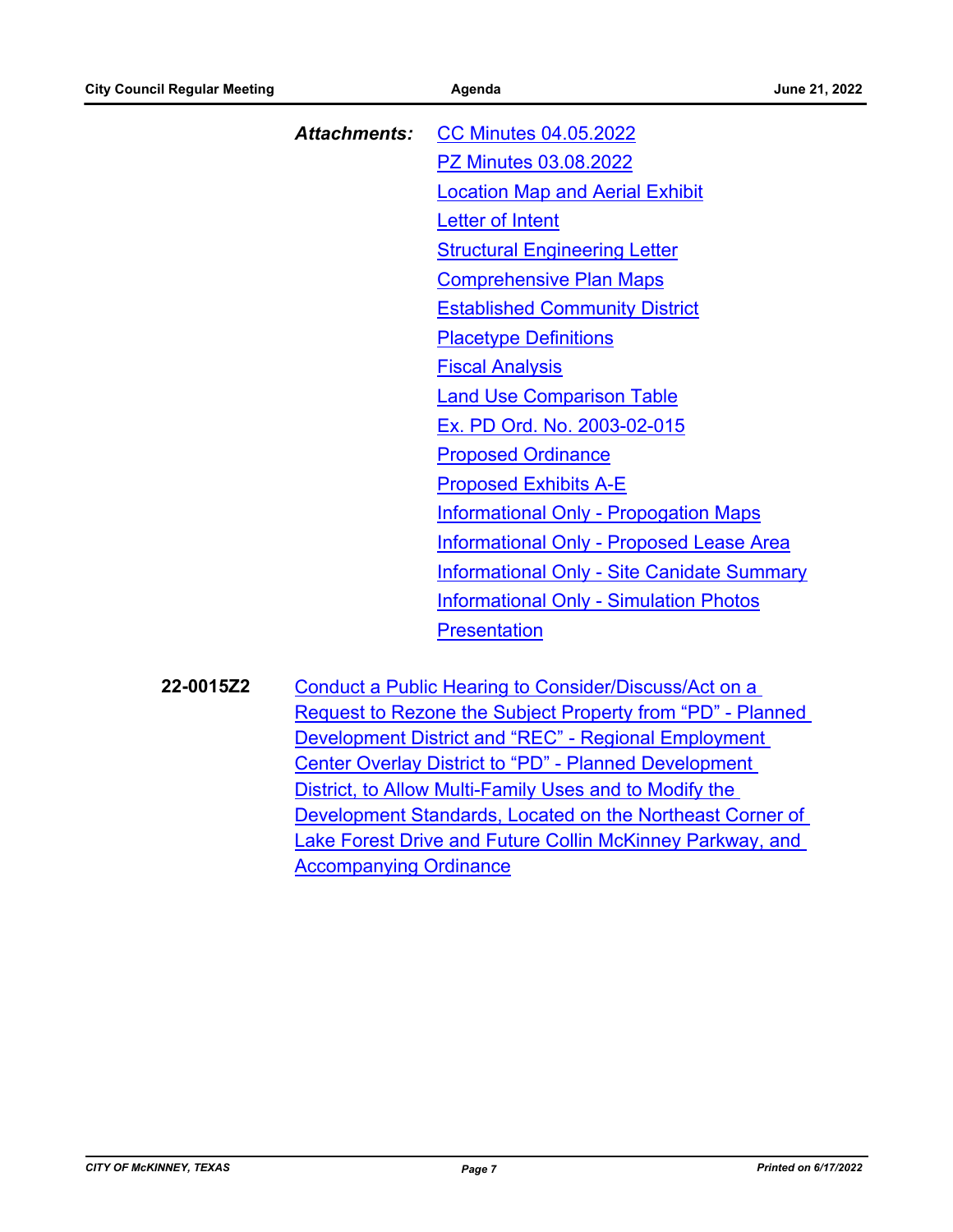| Attachments: | Draft PZ Minutes 06.14.2022                |
|--------------|--------------------------------------------|
|              | <b>Location Map and Aerial Exhibit</b>     |
|              | <b>Letter of Intent</b>                    |
|              | Letters of Support                         |
|              | <b>Comprehensive Plan Maps</b>             |
|              | <b>Collin McKinney Commercial District</b> |
|              | <b>Placetype Definitions</b>               |
|              | <b>Fiscal Analysis</b>                     |
|              | <b>Land Use Comparison Table</b>           |
|              | Ex. PD Ord. No. 2000-09-066                |
|              | <b>Proposed Ordinance</b>                  |
|              | <b>Proposed Exhibits A-D</b>               |
|              | Presentation                               |
|              | <b>Applicant Presentation</b>              |

# **22-0516** [Consider/Discuss/Act on Election of Mayor Pro Tem](http://mckinney.legistar.com/gateway.aspx?m=l&id=23899)

#### **CITIZEN COMMENTS ON MATTERS NOT ON THE AGENDA**

#### **COUNCIL AND MANAGER COMMENTS**

*Council and Manager Comments relating to items of public interest: Announcements regarding local or regional civic and charitable events, staff recognition, commendation of citizens, traffic issues, upcoming meetings, informational update on City projects, awards, acknowledgement of meeting attendees, birthdays, requests of the City Manager for items to be placed on upcoming agendas, and condolences.*

# **EXECUTIVE SESSION**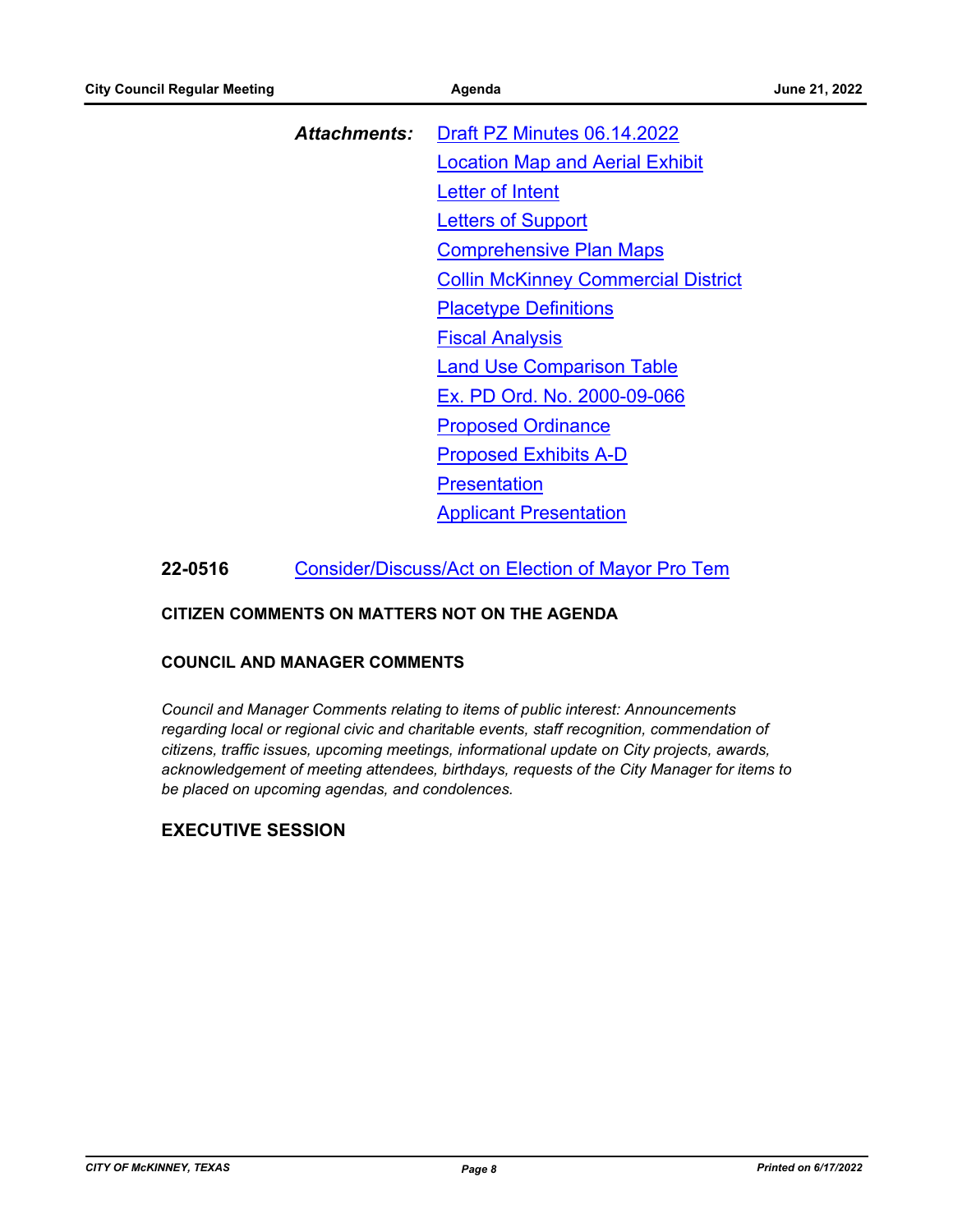In Accordance with the Texas Government Code:

A. Section 551.071(2) Consultations with Attorney on any Work Session, Special Session, or Regular Session agenda item requiring confidential attorney/client advice necessitated by the deliberation or discussion of said items (as needed)

 - Facilities Agreement by and between SLC McKinney Partners, Billingsley Parties and the City of McKinney, Texas (Tucker Hill Addition)

 - Cowtown Redi Mix, Inc. and Issam Al-Shmaisani, Plaintiffs v. City of McKinney, Texas, and Board of Adjustment for City of McKinney, Cause No. 401-05217-2020

 -Town of Fairview, Texas, Ron and Christian Pruitt, Heard Natural Science Museum & Wildlife Sanctuary, Interlocal Agreement regarding City Limits/ETJ Boundaries

B. Section 551.071 (A) Pending or contemplated litigation

- C. Section 551.072. Deliberations about Real Property
	- Municipal Facilities
- D. Section 551.074. Personnel Matters
- E. Section 551.087. Deliberation Regarding Economic Development Matters
	- Project BlueSky
	- Project Hemispheres

#### **ACTION ON EXECUTIVE SESSION ITEMS**

#### **ADJOURN**

*Posted in accordance with the Texas Government Code, Chapter 551, at or before 6:00p.m., June 18th, 2022*

*Empress Drane, City Secretary Joshua Stevenson, Deputy City Secretary*

*\_\_\_\_\_\_\_\_\_\_\_\_\_\_\_\_\_\_\_\_\_\_\_\_\_\_\_\_\_\_\_\_*